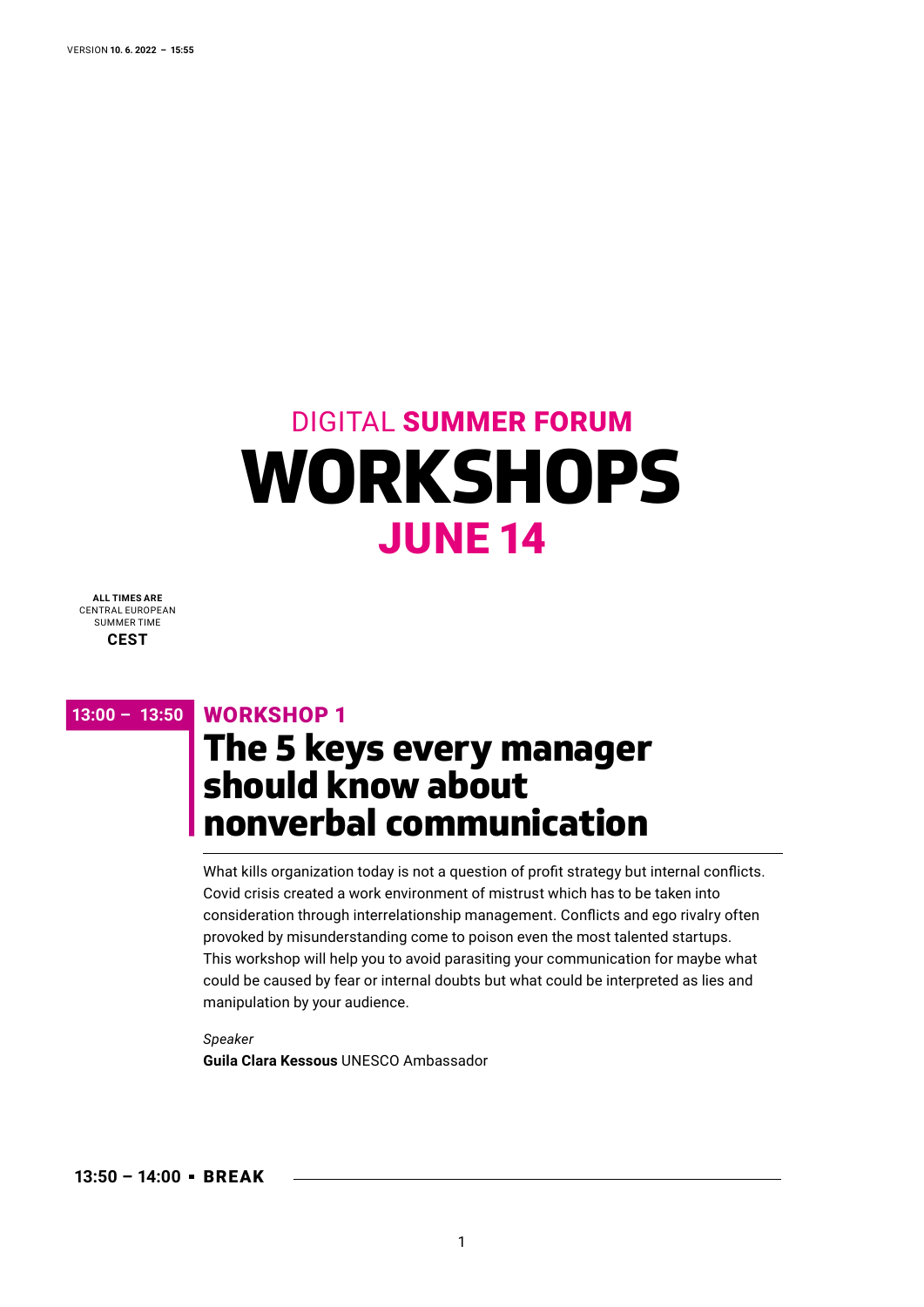#### **14:00 – 14:50** WORKSHOP 2 **0**

### **How Management Was Invented - A Closer Look at Peter Drucker's Pivotal Years**

Studying Peter Drucker's life and work inevitably means learning about the history and formation of management as a proper discipline in the decades from the 1950s to the 1990s. In this special, dialogue-based workshop we will examine the last big interview with Drucker before his death, conducted by Yō Makino for the Nikkei newspaper in Japan, which reveals a lot about the formative years of both Drucker and management.

*Dialogue partner:* **Richard Brem** Drucker expert **Yō Makino** Drucker expert **Laura Walker** President, Bennington College **David Bond** Professor, Bennington College

#### **14:50 – 15:00** BREAK

### **15:00 – 15:50** WORKSHOP 3 **0**

## **Moving Project Management to the Next Level**

In a world permeated by a permanent state of transformation and volatility, project management becomes the way organizations can effectively connect ideas to results. The concepts that used to be applicable in specific sectors like engineering, construction, and technology are now vital in all areas and different works inside organizations. In this session, you will understand that project management is not a discipline related only to large infrastructure and capital projects. It is a critical discipline and a tool for business to manage and implement transformation, new initiatives and innovation.

### *Speaker* **Ricardo Vargas** Chief advocate in the project economy

#### **15:50 – 16:00** BREAK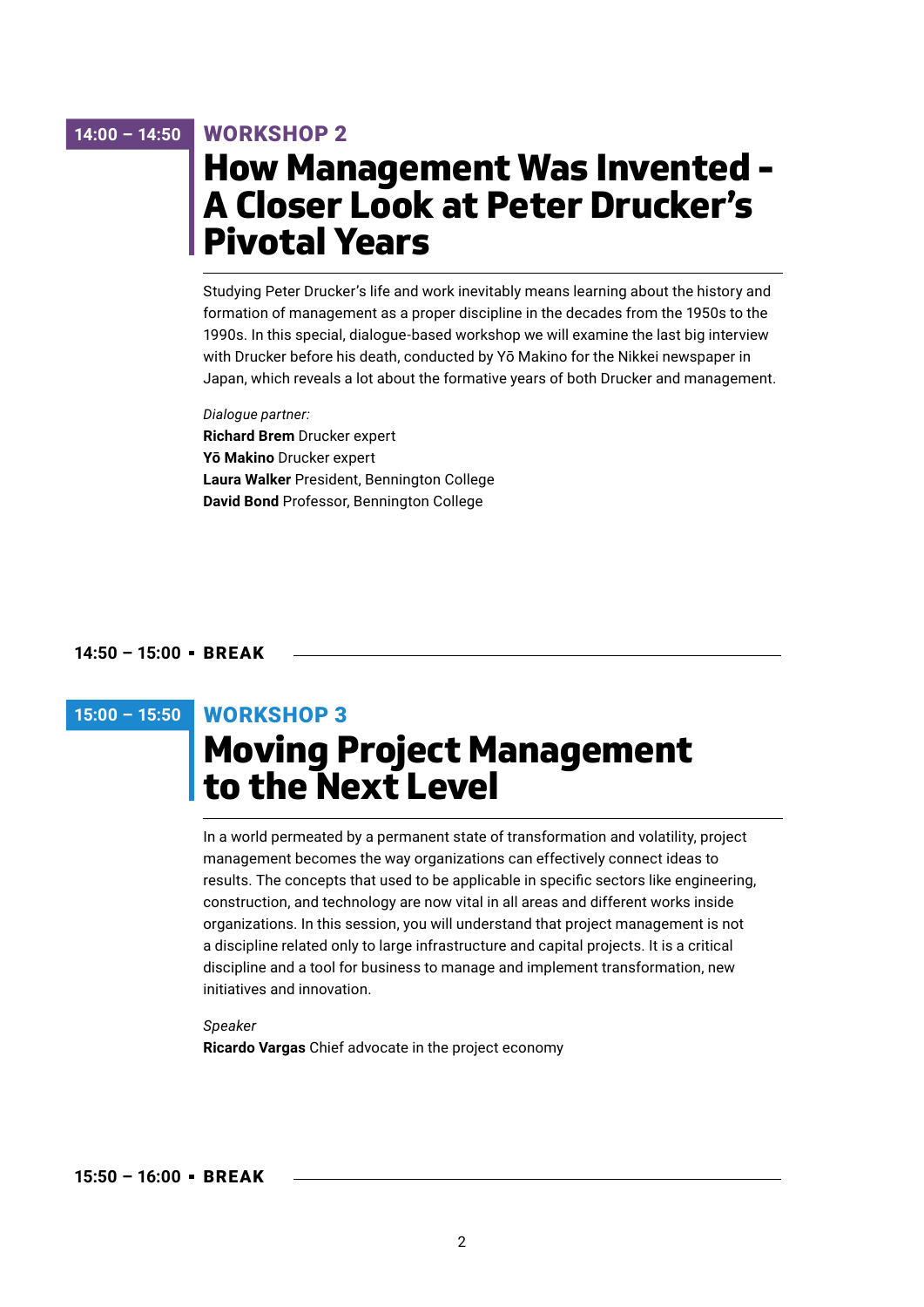#### **16:00 – 16:50** WORKSHOP 4 **0**

## **Discovering and Leveraging Your Leadership Strengths**

In *Managing Oneself*, Peter Drucker famously said that "*only when you operate from strengths can you achieve true excellence.*" Gallup research has demonstrated that when people discover and use their strengths, they are more productive, more engaged and report living better lives. The challenge is that people often take their most powerful talents for granted, and many are not fully aware of them.

In this session, we will help individuals understand how to discover, develop, and apply their strengths and the strengths of others for greater leadership effectiveness. We'll also look at how building a strengths-based culture can elevate performance and wellbeing for the whole organization.

#### *Workshop Leader*

**Ruth Evers-Cacciapaglia** Leadership Consultant and Executive Coach, Gallup

#### **16:50 – 17:00** BREAK

### **17:00 – 17:50** WORKSHOP 5 **0**

## **The Good, Bad, and Ugly State of Work**

We are living through a profound transformation of the world of work – from the shift in employee expectations, to the rise of hybrid work, and to the installation of a permanent state of change. In this session, you will gain insights into the global state of employee work experience and how it influences wellbeing and performance. Using data covering 98% of the world's population, we will explore the factors that influence behaviors at work, the role of leaders and managers, and actions organizational leaders need to take to create high-performing workplaces.

*Speaker* **Pa Sinyan** Managing Partner Europe, Gallup

**17:50 – 18:00** BREAK